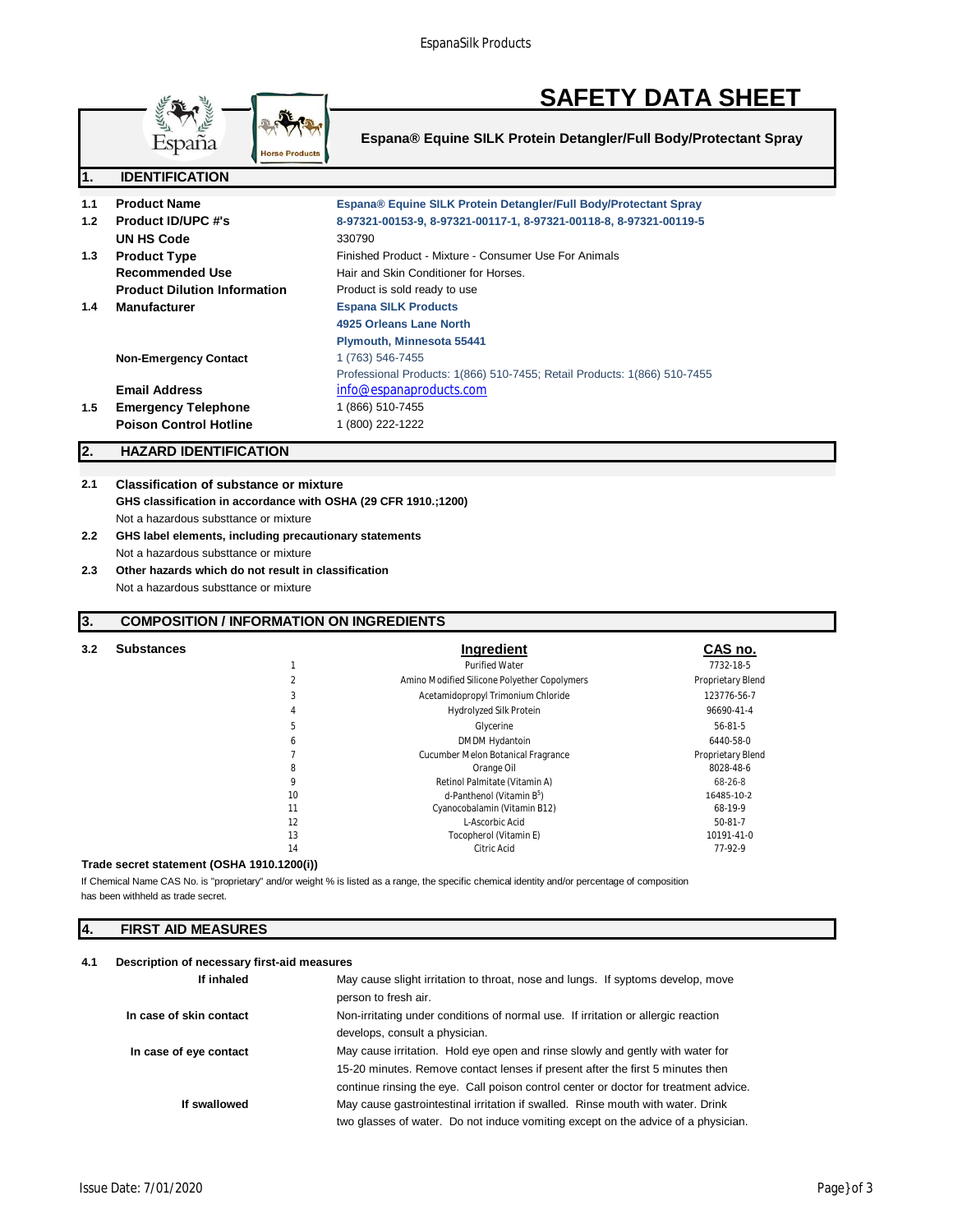# **5. FIRE - FIGHTING MEASURES**

- **5.1 Suitable extinguishing media** Water and Foam.
- **5.2 Specific hazards arising from the chemical** N/A
- **5.3 Special protective actions for fire-fighters**

No special fire fighting equipment is required, however, self-contained breathing apparatus and protective clothing should be worn in fighting fires involving chemicals.

#### **6. ACCIDENTAL RELEASE MEASURES**

- **6.1 Personal Precautions, protective equipment and emergency procedures** None.
- **6.2 Environmental precautions** None, product is biodegradeable.
- **6.3 Methods and materials for containment and cleaning up** Wash up spill area.

# **7. HANDLING AND STORAGE**

#### **7.1 Precautions for safe handling**

- Consider normal working environment. Use common sense precaution. **7.2 Conditions for safe storage, including any incompatibilities**
- Store in original, closed container.

# **8. EXPOSURE CONTROLS/PERSONAL PROTECTION**

#### **8.3 Individual protection measures, such as personal protective equipment (PPE)**

Eye/face protection Wear splash goggles if contatct with liquid is likely. Skin protection Use rubber or neoprene gloves if necessary. Pespiratory protection Normal room ventilation.

#### **9. PHYSICAL AND CHEMICAL PROPERTIES**

| Appearance/form                        | Milky liquid         |
|----------------------------------------|----------------------|
| Odor                                   | Pleasant fragrance   |
| Odor threshold                         | Not available.       |
| pH value                               | $4.5 - 5.5$          |
| Melting/Freezing point                 | Not determined       |
| Boiling point/boiling range            | Not determined       |
| Flash point                            | Not determined       |
| Evaporation rate                       | Not determined       |
| Flammability (solid, gas)              | Not available.       |
| Upper/ lower flammability limit        | Not available.       |
| Vapor pressure                         | Not available.       |
| Vapor density                          | Not available.       |
| <b>Relative Density</b>                | Not available.       |
| Water solubility                       | Completely Soluable. |
| Solubility in other solvents           | Not available.       |
| Partition coefficient: n-octanol/water | Not available.       |
| Autoignition temperature               | Not available.       |
| Decomposition temperature              | Not available.       |

#### **10. STABILITY AND REACTIVITY**

| 10.1 Reactivity                         | Hazardous polymerization: will not occur. |
|-----------------------------------------|-------------------------------------------|
| 10.2 Chemical stability                 | Stable under normal conditions            |
| 10.3 Possibility of hazardous reactions | None known for mixture.                   |
| 10.4 Conditions to avoid                | None known for mixture.                   |
| 10.5 Materials to avoid                 | None known for mixture.                   |
| 10.6 Hazardous Decomposition Products   | None known for mixture.                   |
|                                         |                                           |

#### **11. TOXICOLOGICAL INFORMATION**